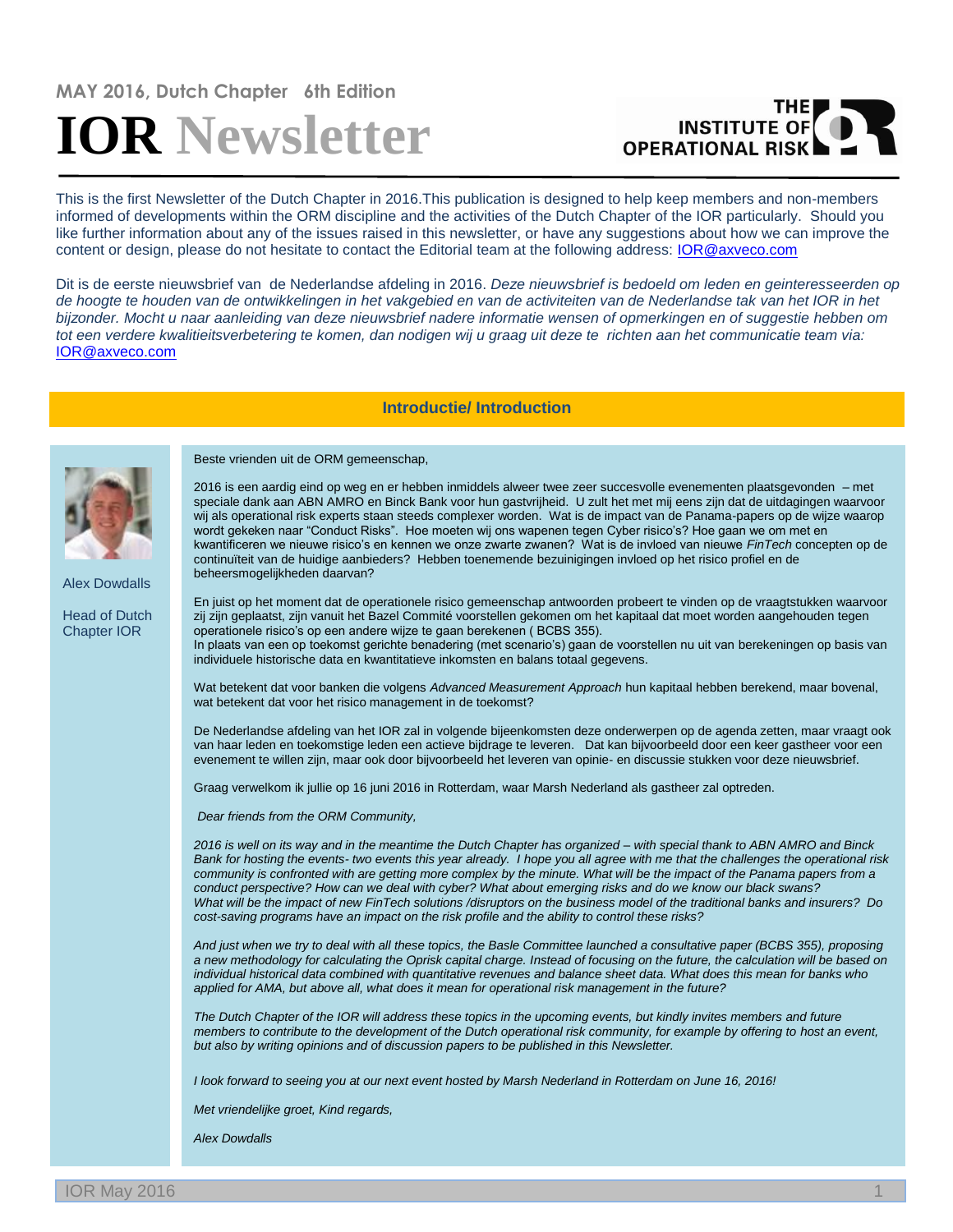#### *Dim Krauwer Lid communicatie IOR*

Op 26 januari was het IOR te gast bij ABN AMRO voor het eerste evenement in 2016. Gasten werden verwelkomd door Amelia Albert, Hoofd ORM & RM Private Banking Nederland.

Het thema van de avond was: **"ORM in the praktijk"**

Drie sprekers leidden het pubiek door de processen zoals die binnen ABN AMRO plaatsvinden.

Bas Douwes, hoofd van ORM Methodology & Corporate Insurance Management, gaf het publiek een inkijkje in de opbouw van het Operational Risk Management Framework.

Daarna nam Gert Jan Kroese , Directeur Operational Risk Management & Control het woord. In een interactief vraag en antwoord spel met de zaal ging hij in op vragen uit het publiek over ORM in de praktijk:

- Hoe voorkom je dat ORM een tick in the box exercise wordt?
- Kennen we onze *Black Swans*
- Hoe vangen we *Bad Guys*?
- Etc

De slotspreekster van de dag was Wies Wagenaar van de afdeling Compliance & Conduct. Op een zeer geanimeerde wijze vertelde zij hoe belangrijk gedrag is bij het beheersen van operationele risico's.

Conduct risk staat op nummer 1 in de lijst van Operationele Risico's. Aan de hand van een aantal zeer

aansprekende voorbeelden uit de luchtvaart industrie werd duidelijk gemaakt wat gedrag voor gevaar kan opleveren voor een organisatie.

Binnen ABNAMRO is een speciaal team , bestaande uit gedrag experts actief die een aantal maatregelen en richtlijnen aan het inregelen zijn om grip te krijgen op het conduct risico.

Nadat er gelegenheid is geboden om vragen te stellen wordt de avondsessie afgesloten door Amelia Albert met een stelling van Confucius.

"Het is niet moeilijk het goede te herkennen, maar wel om het in daden om te zetten"

De avond, met een record aantal van 85 bezoekers, werd afgesloten met een geslaagde borrel, waar nog lang werd gesproken en nieuwe contacten werden gelegd.

Een interessante bijeenkomst die eens temeer het nut en de toegevoegde waarde van de Nederlandse afdeling van het IOR heeft aangetoond.

#### *Dim Krauwer Member Communication IOR*

*===============================*

*On January 26, ABNAMRO hosted the first IOR event in 2016. Amalia Albert – Head of ORM & RM Private Banking Netherlands gave the audience –a record breaking 85 guests- a very warm welcome.* 

*The topic of the evening:*

#### *"ORM in daily life"*

*3 speakers took the audience by the hand guiding them through the various processes taking place within ABAMRO.*

*Bas Douwes, head of ORM Methodology and corporate insurance, shared and explained the way ABNAMRO build the Operational Risk Management Frame work.*

*Gert-Jan Kroese, Director Operational Risk Management & Control, was the second speaker on this evening event.* 

*In an interactive question and answering play he challenged and responded to questions from the audience about:*

- *How can you avoid ORM becoming a thick in the box exercise?*
- *Do we know our Black Swans?*
- *How to catch the Bad Guys?*
- *Etc.*

*The last speaker of the evening was Wies Wagenaar, from the department Compliance & Conduct. In a very enthralling way she pinpointed how important conduct is for controlling operational risks.*

*On the top 10 of operational risks, Conduct is clearly number one!*

*By using examples from the aviation industry* 

*Wies Wagenaar made it very clear what the impact of behaviour can be on organisations.*

*Within ABNAMRO a special team consisting of conduct experts has been installed and the team is currently taking measurements to get control over the conduct risks.*

*After the audience was given the opportunity to ask more questions, Amalia Albert closed the official part of this event by referring to a statement once made by Confucius*

*"'It is not difficult to recognise the good, but it is to turning it into action" (free by Dim).*

*After the official part of this event, ABNAMRO hosted the network* borrel, *where attendees enjoyed the opportunity to discussing the various topics and to meeting new contacts.*

*All in all a very interesting event and the number of attendees was a clear proof of the interest in and value of the Dutch IOR Chapter.*

=========================

**Invitation /** *Uitnodiging*

Writing an article in the D-IOR newsletter is a unique opportunity to share ideas and or to tease members of the operational risk community with disrupting or challenging thoughts and opinions.

The members within the core-team responsible for the communication and newsletter (Dim Krauwer and Paul van Dijk) kindly invite all of you to make use of this unique opportunity and to help increasing the quality of this letter.

*Een artikel kunnen schrijven in de D-IOR Nieuwsbrief is een unieke mogelijkheid om ideeën te delen en collega's uit de operationele risico wereld met scherpe teksten uit te dagen.*

*De core team leden verantwoordelijk voor de nieuwsbrief (Dim Krauwer en Paul van Dijk) nodigen een ieder uit van deze mogelijkheid gebruik te maken en zo te helpen de nieuwsbrief nog interessanter en beter te maken*.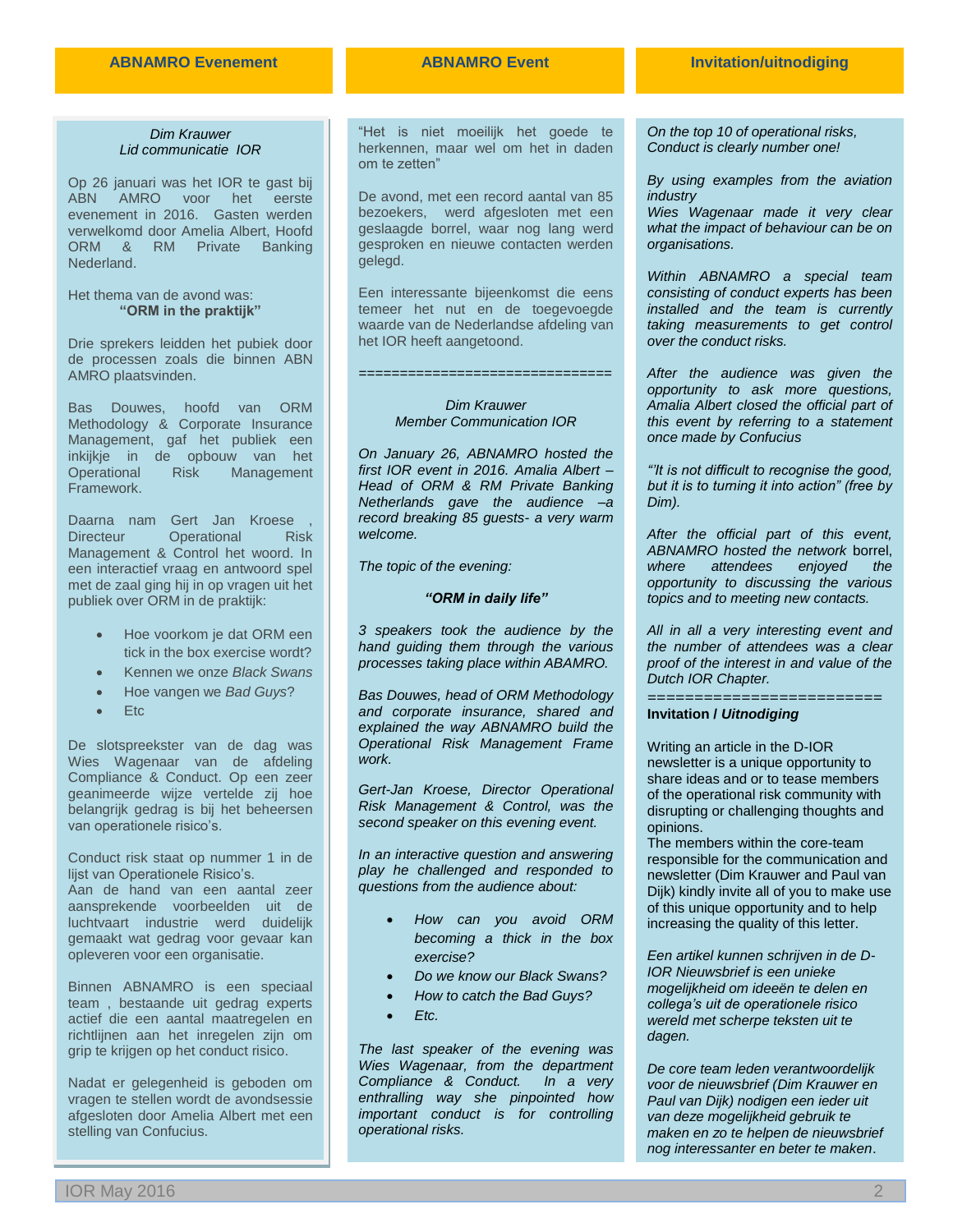

#### **Introduction**

Ronald Florusse is a chartered accountant and has been working for ING since 1998. From 2011 till now, he is working as a high value specialist within ORM and was amongst others responsible for the coordination of the implementation of Enterprise Risk Management.

He published an article about an integrated approach between BPM, ORM and Change management in December 2014 and now he is writing an article about the possibilities of the use of data analysis tools for ORM purposes. He writes this article on his personal title.

#### **The COSO framework**

The COSO framework (a generally accepted management framework regarding internal control and management) distinguishes eight interrelated components that are derived from the way management runs an enterprise and are integrated with the management process. The top layer is the internal environment and the bottom layer of the framework is monitoring, see picture below



Determining whether an entity's internal control framework is "effective" is a judgment resulting from an assessment of whether the<br>eight components are present and components are present and functioning effectively.

#### *What is "risk" monitoring?*

*Risk monitoring is the regular evaluation of the whole system of internal control and its cohesion*

This regular evaluation is being executed by both the business (First Line Monitoring, FLM) and the local risk functions (Second Line Monitoring, SLM).

Methods often used for the regular evaluation are: the testing of key controls and the monitoring of key risk / control indicators

#### *What is Key control testing (KCT)?*

*The objective of KCT is to evaluate the design and operating effectiveness of key controls in respect of their ability to mitigate inherent high and critical risks.*

The Risk identification and assessment process results in the identification of risks and controls. Controls that bring inherent key risks (risks above a defined threshold) within the risk appetite, need to be tested and signed off by the (key) control owners (managers responsible for the execution of the control) for the effectiveness to the (key) risk owners (normally senior management / value chain manager).

#### **What are Key Risk / Control Indicator (KRI / KCI) monitoring?**

*A KRI is a warning signal for all levels of management enabling them to proactively manage and control their operational risks when the related measurements tend to exceed the pre-defined tolerance levels*

*KRIs are used to monitor the "internal control environment, i.e. failing controls"*

To ensure effective and adequate coverage of the business, KRI's / KCIs should be the outcome of a business wide key risk and control identification and assessment. While KCT and KCI gives us information about the effectiveness of key controls mitigating key risks, KRIs gives us information about the development of risks and to what extent the risk profile remains within the risk appetite. KRIs and KCIs should be measureable, quantifiable, forward looking and risk sensitive. Periodically, the right set of KRIs and KCIs should be evaluated based on developments inside and outside the organisation.

#### *How can data analysis tools help in monitoring?*

*Data analysis tools can support efficient and effective monitoring of the whole system of internal controls.* 

Banks realise more and more that data are their most critical assets. Due to<br>standardization, centralization and centralization and automation of controls, a lot of information concerning the internal control environment are stored in global applications. By the use

*o*f data analysis tools (when organisations are willing and able to deliver data files with a reasonable degree of data quality), internal control related information can be analysed from a central point irrespective where active-ties are being executed. Especially for a company with a lot of manual controls, with locations throughout the whole world and wide variety of products offered to the clients, the number of key controls to be monitored can be sizeable. When a company wants to gain reasonable assurance (f.i. 95% assurance) that its key controls are effective, the number of tests (and therefore testing capacity needed) can be huge. If e.g. a key control is being executed more times a day, 30 samples should be selected in order to get reasonable assurance about the operating effectiveness of the concerned key control.

#### *What are data analysis tools?*

*decision-making.*

*Data analysis tools ate tools that support the process of inspecting, cleaning, transforming and modeling data with the goal of discovering useful information suggesting conclusions and supporting* 

Data analysis tools are widely used in financial audits. There are powerful standard tools on the market, such as Audit Command Language (ACL) and IDEA. The concept is that data from core systems are imported in the data analysis tools to enable auditors to analyse large data sets, doing deep dives and make conclusions. With the use of data analysis tools, volume is no longer a big bottleneck. To rely on the outcome of the analyses, data integrity and uniform data definitions are crucial factors.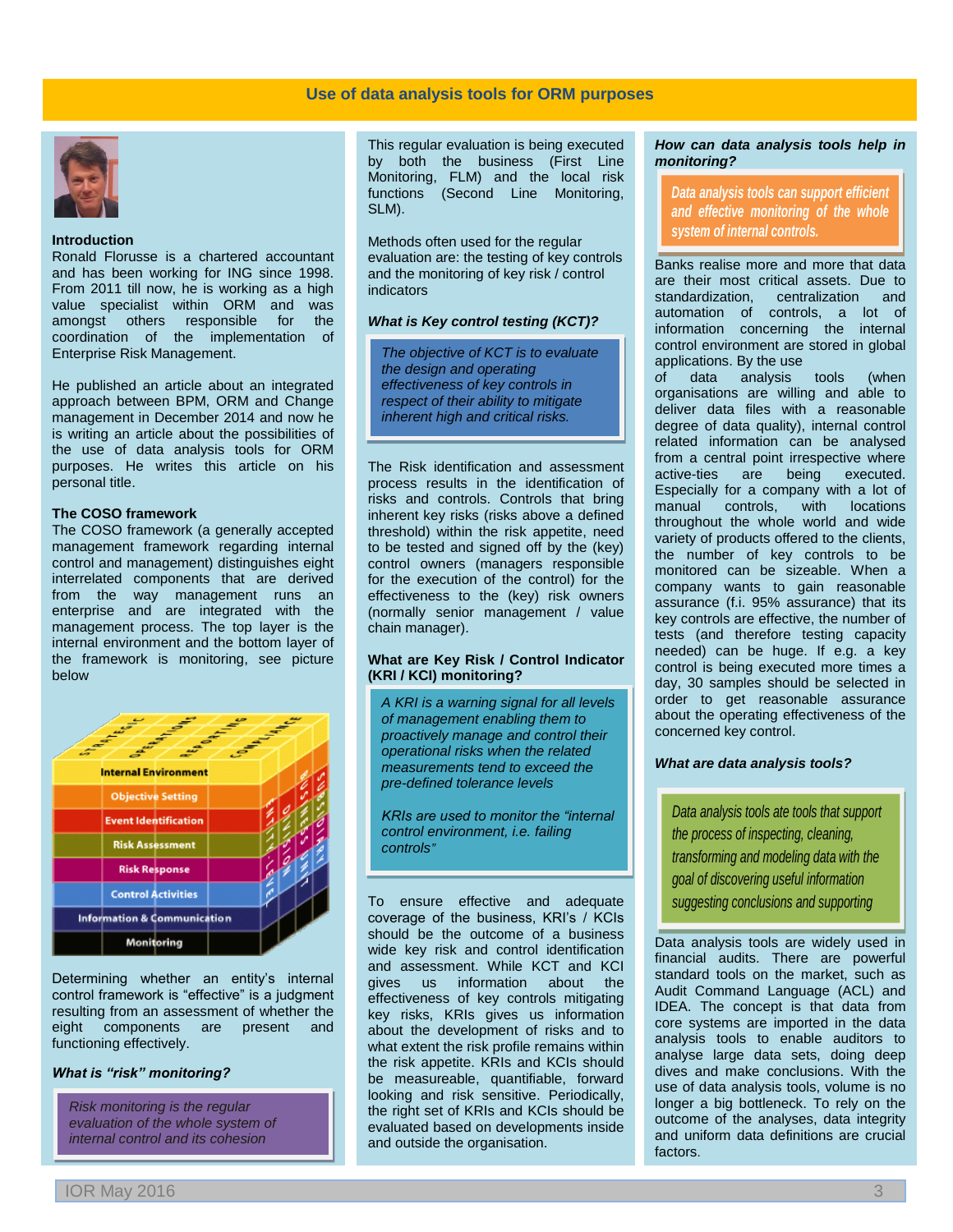#### **Use of data analysis: Continue BCBS 355 BCBS 355**

Data analysis tools can help in deciding which key controls with which depth to monitor resulting in an effective and efficient way of monitoring on the whole system of internal control. I call it "focused key control testing".

Analyzing data will provide relevant insights on how well a process is really controlled and it will help to identify the areas with potential data quality issues or control breaks. Some examples how data analysis tools can be used for Risk monitoring purposes:

- (Assess quality of) reconciliation of data between 2 or more core systems
- Exception reporting and analysis of data / controls falling beyond predefined criteria
- Analyse nature / timing of open items
- Stratification of data
- Analytical review between f.i. 2 or more countries or throughout a certain period
- Expected versus actual process flows
- Verification that access rights are in line with organizational roles

#### **Conclusion**

Operational Risk Management can also benefit from the use of data analysis tools to assess entire masses of data rather than just a sample. Especially now that controls are being more and more standardized, centralized and automated within organisations.

The use of these tools will improve the understanding and relevance of the conclusions (not just an exception, but something that happens more often) drawn about the effectiveness of the whole system of internal control and is a useful addition to the more traditional methods of risk monitoring: key control testing and KRI / KCI monitoring.

For questions or remarks: please send an e-mail to:

[ronald.florusse@ing.nl](mailto:ronald.florusse@ing.nl).

Important proposals/ Belangrijke voorstellen from Basle/Bazel:

*Pillar 3 Disclosure requirements*

<https://www.bis.org/bcbs/publ/d356.htm>

Open for comment till June 10, 2016

*New Oprisk Capital Calculation methodology (see next article***)**

<http://www.bis.org/bcbs/publ/d355.pdf>

*Op 4 maart jongstleden heeft het Bazel commité een document uitgegeven waarin een nieuwe methode voor het berekenen van het Oprisk kapitaal wordt geïntroduceerd. Deze consultative paper gaat over de berekening van het oprisk kapitaal voor internationaal actieve banken, maar ook voor sommige banken die maar in een land actief zijn.*

*De nieuwe Standardized Measurement Approach (SMA) zal de Basic Indicator en Standardized Approach vervangen. Daarnaast wordt voorgesteld de Advanced Measurement Approach te vervangen door deze SMA methode.*

*Het doel is om de kapitaal maatregelen van de banken beter te vergelijken door de complexiteit van de modellen te vereenvoudigenen daarbij toch risico gevoeligheid erin te blijven betrekken. Volgens de voorgestelde methode wordt het oprisk kapitaal berekend op basis van historische (verlies) data, omzetten en de balanswaarde.*

*Kritiek die wel wordt geuit gaat met name over wat terzijde wordt gesteld bij deze methode:*

*-Op dit moment baseren (AMA) banken hun kapitaal beslag op basis van loss scenario's. In casu een calculatie op verwachtingen in de toekomst. -De voorgestelde methode gaat hieraan voorbij en laat het begrip scenario onbenoemd en gaat uit van de loss data waarmee een individuele instellingen in het verleden is geconfronteerd. -Zo lijkt er geen kapitaal beslag meer te worden berekend voor emerging risks. -Deze methode (10 jaars historie) gaat voorbij aan het gegeven dat banken bepaalde activiteiten al hebben afgestoten, of maatregelen hebben genomen om herhaling te voorkomen etc. - Het uitgangspunt om operationele loss data te identificeren om ze mee te wegen in de berekening van het Oprisk kapitaal via een multiplier, kan een perverse prikkel geven om de losses onder een andere noemer te brengen. -de loss historie dient bruto te worden* 

*berekend en eventuele terugvorderingen of vergoedingen uit andere hoofde (b.v. verzekering) mogen in de berekening niet tot verlaging van de schadelast worden meegewogen.*

*Het Bazel commité nodigt een ieder uit te reageren op deze Consultative Paper, waarvoor de deadline is gesteld op:*

*3 juni 2016*

On March 4, the Basel Committee on Banking Supervision (BCBS) released its latest consultative document discussing the implementation of a Standardized Measurement for operational risk – to be applied to all internationally active banks and to some which are only active within their home jurisdiction.

The proposed new Standardized Measurement Approach. (SMA) will replace the Basic Indicator Approach and the Standardized Approach. In addition, the BCBS is proposing that the Advanced Measurement Approach (AMA) be withdrawn, and also replaced by the SMA.

The stated goal of the BCBS is to promote the comparability of risk-based capital measures and reduce model complexity while retaining adequate risk sensitivity. The SMA capital charge is driven by balance sheet metrics adjusted by a factor derived from past operational loss experience.

-To date, banks have derived a forwardlooking measure of operational risk from the modeling of scenarios. -Nevertheless, the consultative document is silent on the use of scenarios and scenario modelling to identify and quantify emerging risks, meaning that any assessment of emerging risk would be absent from the capital calculation.

-The requirement to track operational loss experience, which then flows into the capital calculation via the multiplication factor, may create a perverse incentive to re-classify marginal loss events as credit or market losses rather than as operational losses which might negatively impact the capital charge.

-Equally, banks may seek to aggregate losses to a single event that is outside the 10 year window or close to being retired.

-Where a loss event occurs and the bank is able to make recoveries from third parties (e.g. insurance), the bank is nevertheless required to report the loss as though there were no recoveries (ie gross of recoveries from counterparties or insurance).

*The consultation is open for comment till:*

*June 3, 2016*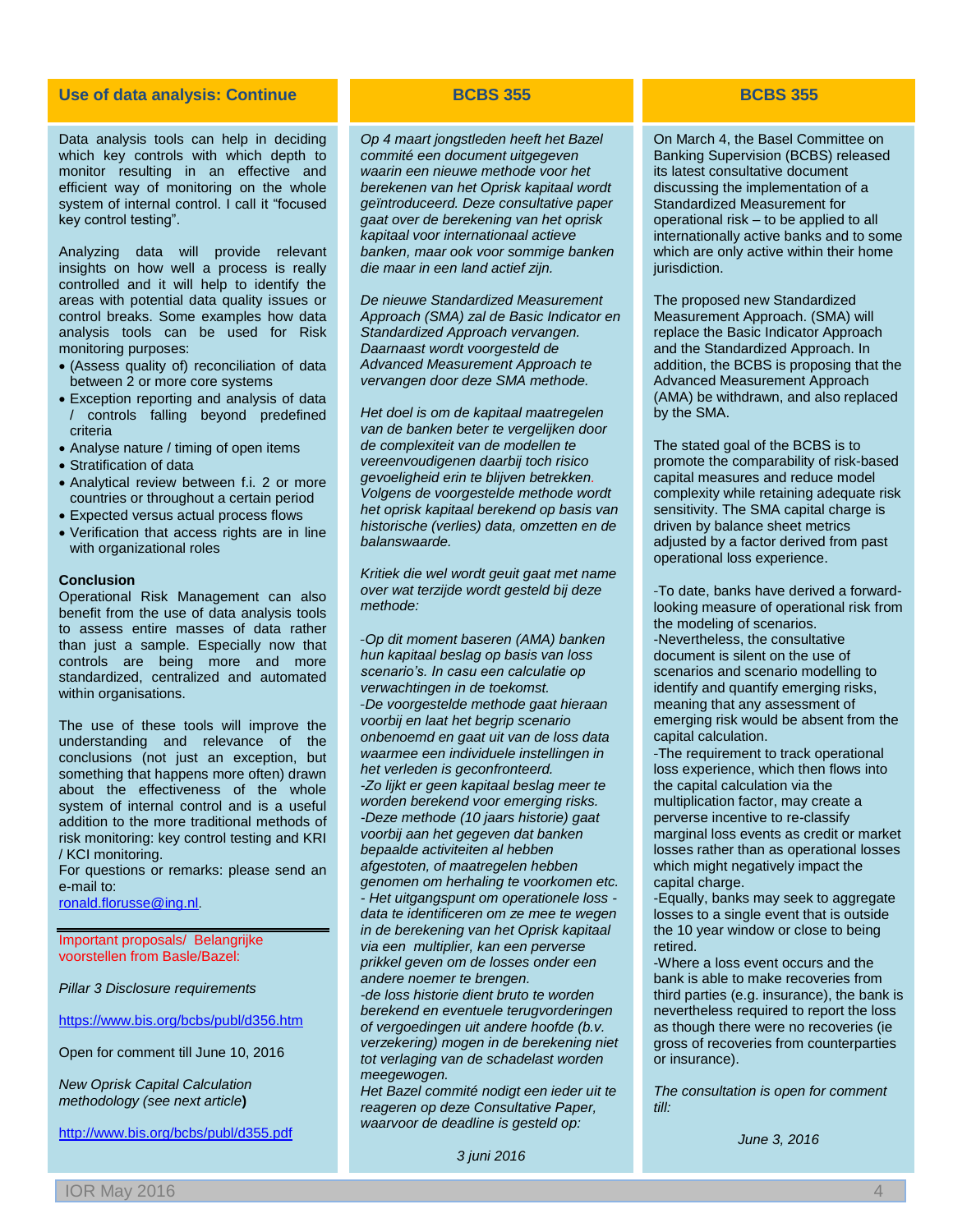### **Upcoming event hosted by Marsh Nederland on June 16, 2016**

*On Thursday, 16 June 2016, The Dutch Chapter of the Institute of Operational Risk (D-IOR) will hold its next major event, kindly hosted by Marsh Nederland.* 

#### *"Emerging Risks causing a Headache?"*

*The program starts at 17:00 with presentations and discussions followed by a "borrel". The location is the "Royal Maas Yacht Club", Veerdam1, 3016DD, Rotterdam and you are welcome from 16:30 onwards.*

*Key speakers at the event are Dorien Rookmakers (Risk manager Prorail), Arnout van der Veer (Former CRO of Reed Elsevier) and a third speaker to be confirmed.*

*Participation in this event is free of charge for individual and corporate members of IOR. For non-members, the participation fee is EUR 25, payable in advance to our bank account – NL61INGB0006843824 named "St. Dutch Chapter IOR".* 

*Please confirm your intention to join the event (and your membership status) by e-mail to*: *[IOR@axveco.com](mailto:IOR@axveco.com) to help us manage the attendance no later than by May 31, 2016. A route description will be sent upon receipt of your registration.*

*The D-IOR core team is very much looking forward to meeting you on June 16, 2016!*

#### **Binck Bank event/evenement March 17, 2016**

Op 17 maart jongstleden was het IOR te gast bij BinckBank in Amsterdam. Het Core-team spreekt speciale dank uit aanBinck Bank vanwege het feit dat zij op het laatste moment hun presentatie zaal ter beschikking heeft willen stellen.

Het is uiteindelijk een bijzonder interessante middag geworden waarin onderwerpen aan de orde zijn gekomen die stof tot nadenken hebben opgeleverd, allen in het kader van een "Technology Advancing World".

De middag werd geopend door Evert Kooistra de CFRO van Binck Bank. Er werd op een heldere en interessante wijze uitleg gegeven hoe het Operational Risk Management is georganiseerd. Daarna was het de beurt aan Hessel Mooiman die uiteenzette hoe in een complexe omgeving wordt omgegaan met Identity en Access Management .

Na deze beide presenaties was het woord aan Oliver Rikken, die op een duidelijke wijze uiteen zette wat het fenomeen Blockchain inhoudt, hoe het werkt en wat de bijbehorende kansen en bedreigingen zijn voor traditionele instanties. Hoewel voor niet IT mensen het geheel niet altijd even duidelijk was (hoe werkt de Bitcoin) was het aan het eind van zijn boeiende betoog duidelijk dat de financial industry gaat veranderen. Na deze presentatie was het woord aan Maarten van Wieren die op een interessante wijze sprak over best practices in cybercrime risk management. Zijn kwantificatie van mogelijke verliezen deed het publiek toch wel huiveren.

Een boeiende middag waarover tijdens de gezellige borrel nog lang is gesproken.

*On March 17, 2016 Binck Bank hosted the event where the main topic was "Technology Advancing World". After the opening presentation by Evert Kooistra, CFRO of Binck Bank, an update on Operational Risk Management, within the bank, Hessel Mooiman explained how to deal with Identity and Access management in a complex world.*

*The next speaker Oliver Rikken of Axveco guided the audience through the world of Blockchain /Bitcoins and explained what the*  impact could be for traditional institutions. Although sometimes a bit to difficult for non-IT specialists, at the end of the presentation it *was clear for everybody the financial industry will change completely. Last speaker was Maarten van Wieren, who addressed the best practices in cybercrime risk management. After sharing some calculations what the impact of a cyber crime could be, most of the attendees were at becoming a bit more worried. During the* borrel there were a lot of discussions about these topics. *Thanks to the hospitality of Binck Bank a great evening!*

#### **Other events in 2016 /Overige evenementen in 2016 OtherEvents in 201 /Evenementen in 2016**

The Dutch Chapter will organize an evening event kindly hosted by Rabobank in Utrecht on November 17, 2016. Details of the program for that event will be published in the next Newsletter and posted on the IOR website.

*De Nederlandse afdeling organiseert een avond bijeenkomst op 17 november 2016 in Utrecht, waar Rabobank heeft aangeboden als gastheer te willen optreden. Informatie over het programma en de exacte locatie zullen in de komende Nieuwsbrief en op de website van het IOR bekend worden gemaakt.*

#### *urgent spoed urgent spoed urgent spoed urgent spoed urgent spoed urgent spoed urgent spoed urgent spoed*

The Dutch chapter has scheduled a full day event for September 15, 2016. We are still looking for a company willing to host such an event. If you and or your company is interested to facilitate this operational risk event please contact: *[IOR@axveco.com](mailto:IOR@axveco.com)*

IOR May 2016 5 bereid is als gastheer voor dit evenement op te treden. Indien u dat bent graag dit kenbaar maken aan: *[IOR@axveco.com](mailto:IOR@axveco.com)* De Nederlandse tak heeft een dag evenement gepland op 15 september 2016. Het Core-team is nog op zoek naar een bedrijf dat